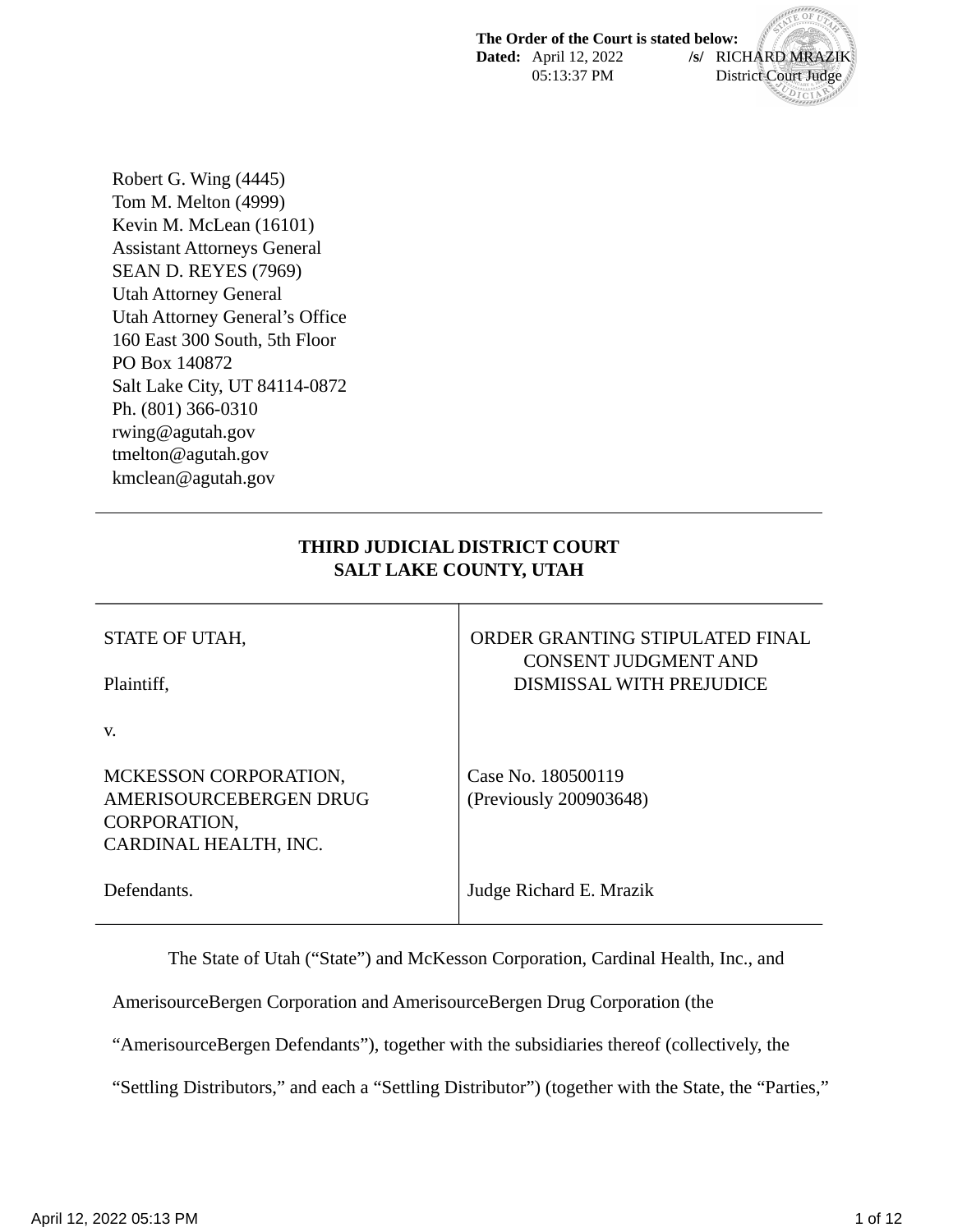and each a "Party") have entered into a consensual resolution of the above-captioned litigation (the "Action") pursuant to a settlement agreement entitled Distributor Settlement Agreement, dated as of July 21, 2021 (as subsequently updated) (the "Agreement"), a copy of which is attached hereto as Exhibit A. The Agreement shall become effective by its terms upon the entry of this Stipulated Final Consent Judgment and Dismissal with Prejudice (the "Judgment") by the Court without trial or adjudication of any contested issue of fact or law, and without finding or admission of wrongdoing or liability of any kind.

### **RECITALS:**

1. Each Party warrants and represents that it engaged in arm's-length negotiations in good faith. In hereby executing the Agreement, the Parties intend to effect a good-faith settlement.

2. The State has determined that the Agreement is in the public interest.

3. The Settling Distributors deny the allegations against them and that they have any liability whatsoever to the State, its Subdivisions, and/or (a) any of the State's or Subdivisions' departments, agencies, divisions, boards, commissions, districts, instrumentalities of any kind and attorneys, including its Attorney General, and any person in his or her official capacity whether elected or appointed to serve any of the foregoing and any agency, person, or other entity claiming by or through any of the foregoing, (b) any public entities, public instrumentalities, public educational institutions, unincorporated districts, fire districts, irrigation districts, and other Special Districts, and (c) any person or entity acting in a parens patriae, sovereign, quasi-sovereign, private attorney general, qui tam, taxpayer, or other capacity seeking relief on behalf of or generally applicable to the general public.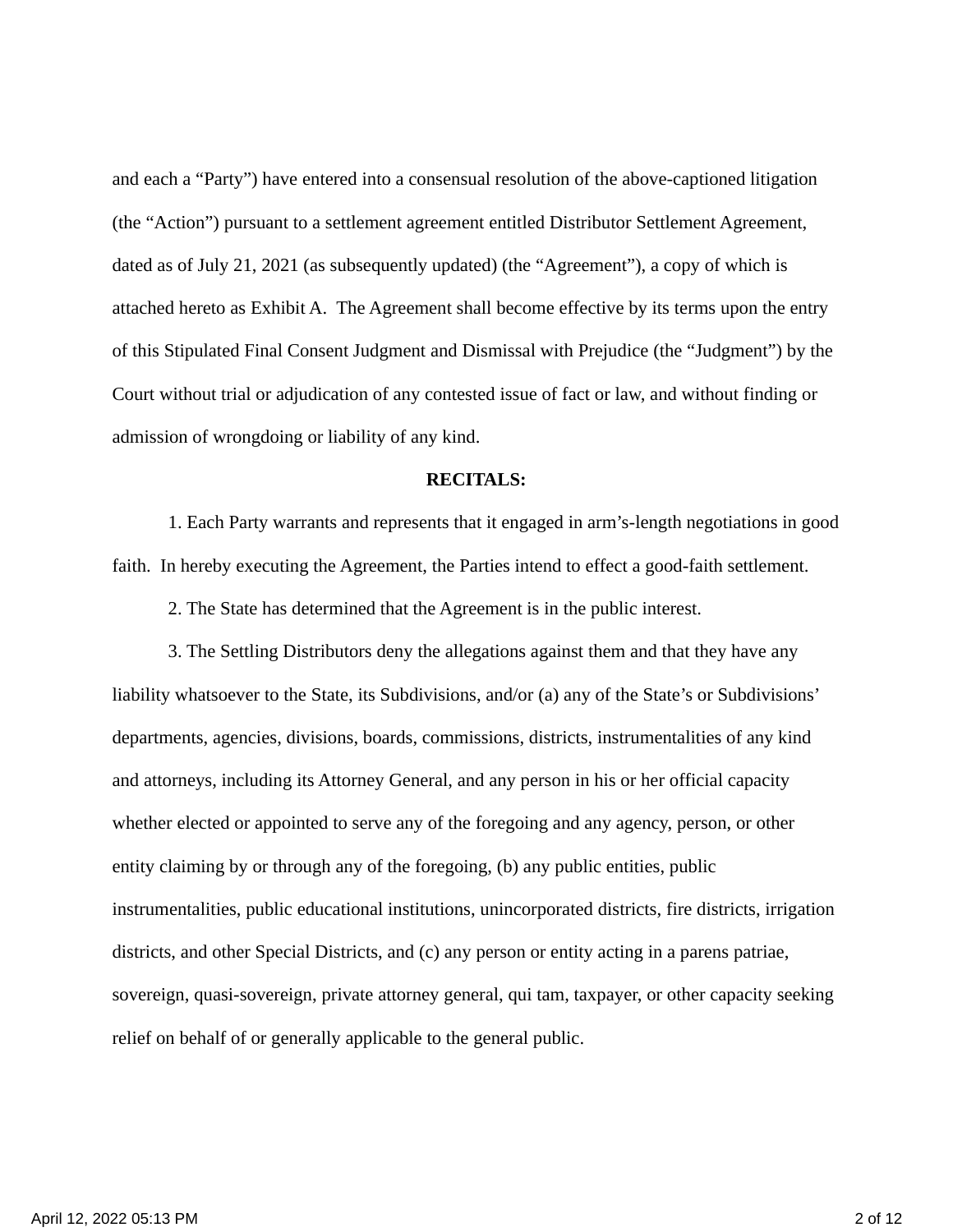4. The Parties recognize that the outcome of the Action is uncertain and a final resolution through the adversarial process likely will require protracted litigation.

5. The Parties agree to the entry of the injunctive relief terms pursuant to Exhibit P of the Agreement.

6. Therefore, without any admission of liability or wrongdoing by the Settling Distributors or any other Released Entities (as defined in the Agreement), the Parties now mutually consent to the entry of this Judgment and agree to dismissal of the claims with prejudice pursuant to the terms of the Agreement to avoid the delay, expense, inconvenience, and uncertainty of protracted litigation.

### **NOW THEREFORE, IT IS HEREBY ORDERED, ADJUDGED AND DECREED THAT:**

In consideration of the mutual promises, terms, and conditions set forth in the Agreement, the adequacy of which is hereby acknowledged by all Parties, it is agreed by and between the Settling Distributors and the State, and adjudicated by the Court, as follows:

1. The foregoing Recitals are incorporated herein and constitute an express term of this Judgment.

2. The Parties have entered into a full and final settlement of all Released Claims of Releasors against the Settling Distributors (including but not limited to the State) and the Released Entities pursuant to the terms and conditions set forth in the Agreement.

3. The "Definitions" set forth in Section II of the Agreement are incorporated by reference into this Judgment. The State is a "Settling State" within the meaning of the Agreement. Unless otherwise defined herein, capitalized terms in this Judgment shall have the same meaning given to them in the Agreement.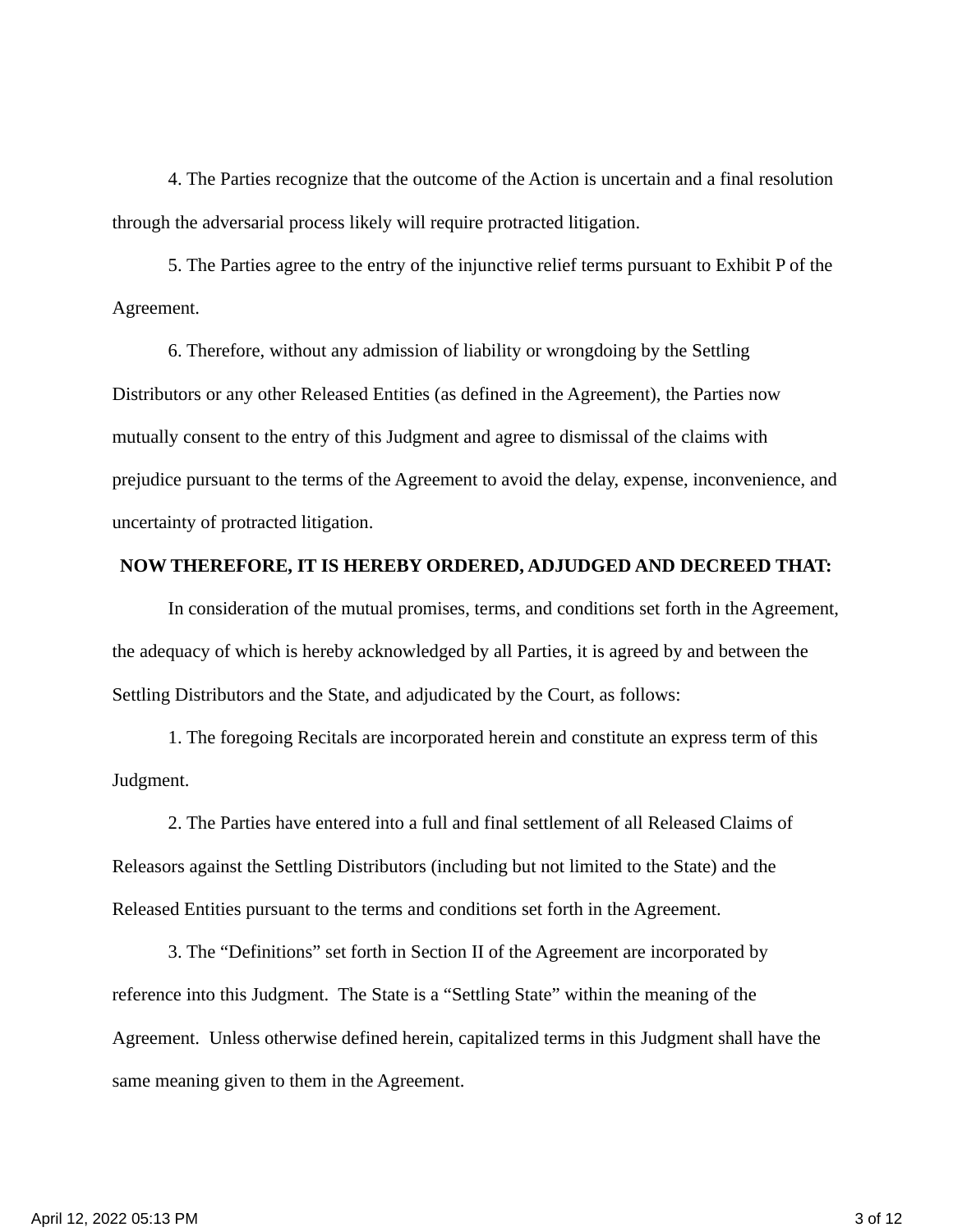4. The Parties agree that the Court has jurisdiction over the subject matter of the Action and over the Parties with respect to the Action and this Judgment. This Judgment shall not be construed or used as a waiver of any jurisdictional defense the Settling Distributors or any other Released Entity may raise in any other proceeding.

5. The Court finds that the Agreement was entered into in good faith.

6. The Court finds that entry of this Judgment is in the public interest and reflects a negotiated settlement agreed to by the Parties. The Action is dismissed with prejudice, subject to a retention of jurisdiction by the Court as provided herein and in the Agreement.

7. By this Judgment, the Agreement is hereby approved by the Court, and the Court hereby adopts the Agreement's terms as its own determination of this matter and the Parties' respective rights and obligations.

8. The Court shall have authority to resolve disputes identified in Section VI.F.1 of the Agreement, governed by the rules and procedures of the Court.

9. By this Judgment, the One Utah Memorandum of Understanding, a copy of which is attached hereto as Exhibit C and as incorporated into the Agreement pursuant to Exhibit O of the Agreement, is hereby approved by the Court as the means by which relevant funds paid pursuant to the Agreement will be divided within the State, subject to the full acceptance by any Subdivision receiving such funds of the terms of the Agreement, including the releases provided therein.

10. The Parties have satisfied the Condition to Effectiveness of Agreement set forth in Section VIII of the Agreement and the Release set forth in Sections XI.A, F, and G of the Agreement, as follows: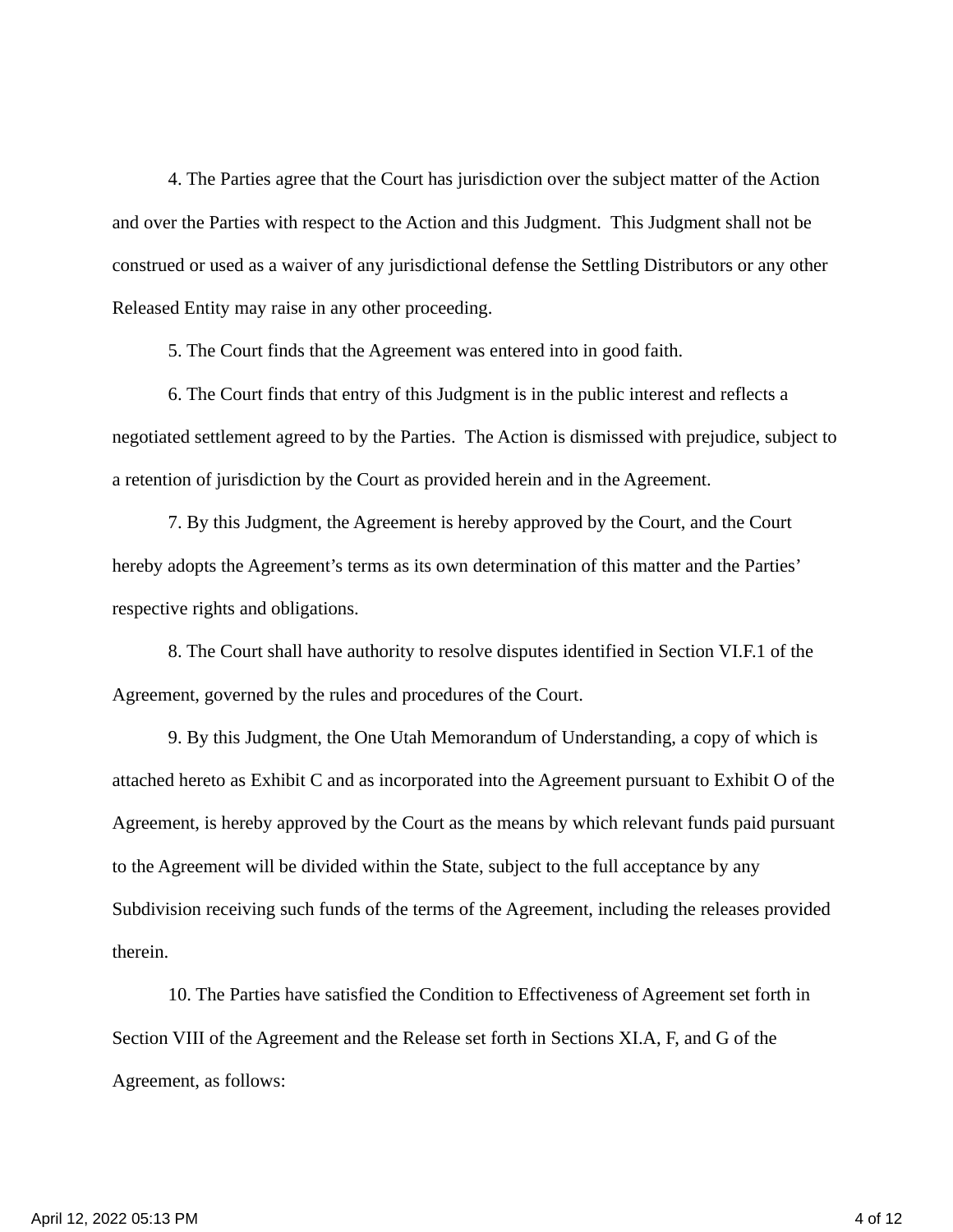a. The Attorney General of the State exercised the fullest extent of his or her powers to release the Settling Distributors and all other Released Entities from all Released Claims pursuant to the release attached hereto as Exhibit B (the "AG Release").

b. The Settling Distributors have determined that there is sufficient State participation and sufficient resolution of the Claims of the Litigating Subdivisions in the Settling States to proceed with the Agreement.

c. The Participation Form for each Initial Participating Subdivision in the State has been delivered to the Settling Distributors. As stated in the Participation Form, and for the avoidance of doubt, nothing in the Participation Form executed by the Participating Subdivisions is intended to modify in any way the terms of the Agreement to which the Participating Subdivisions agree. As stated in the Participation Form, to the extent the executed version of the Participation Form differs from the Agreement in any respect, the Agreement controls.

d. Pursuant to Section VIII.B of the Agreement, each Participating Subdivision in the State is dismissing with prejudice any Released Claims that it has filed against the Settling Distributors and the Released Entities.

11. Release. The Parties acknowledge that the AG Release, which is incorporated by reference herein, is an integral part of this Judgment. Pursuant to the Agreement and the AG Release and without limitation and to the maximum extent of the power of the State's Attorney General, the Settling Distributors and the other Released Entities are, as of the Effective Date, hereby released from any and all Released Claims of (a) the State and its Participating Subdivisions and any of their departments, agencies, divisions, boards, commissions,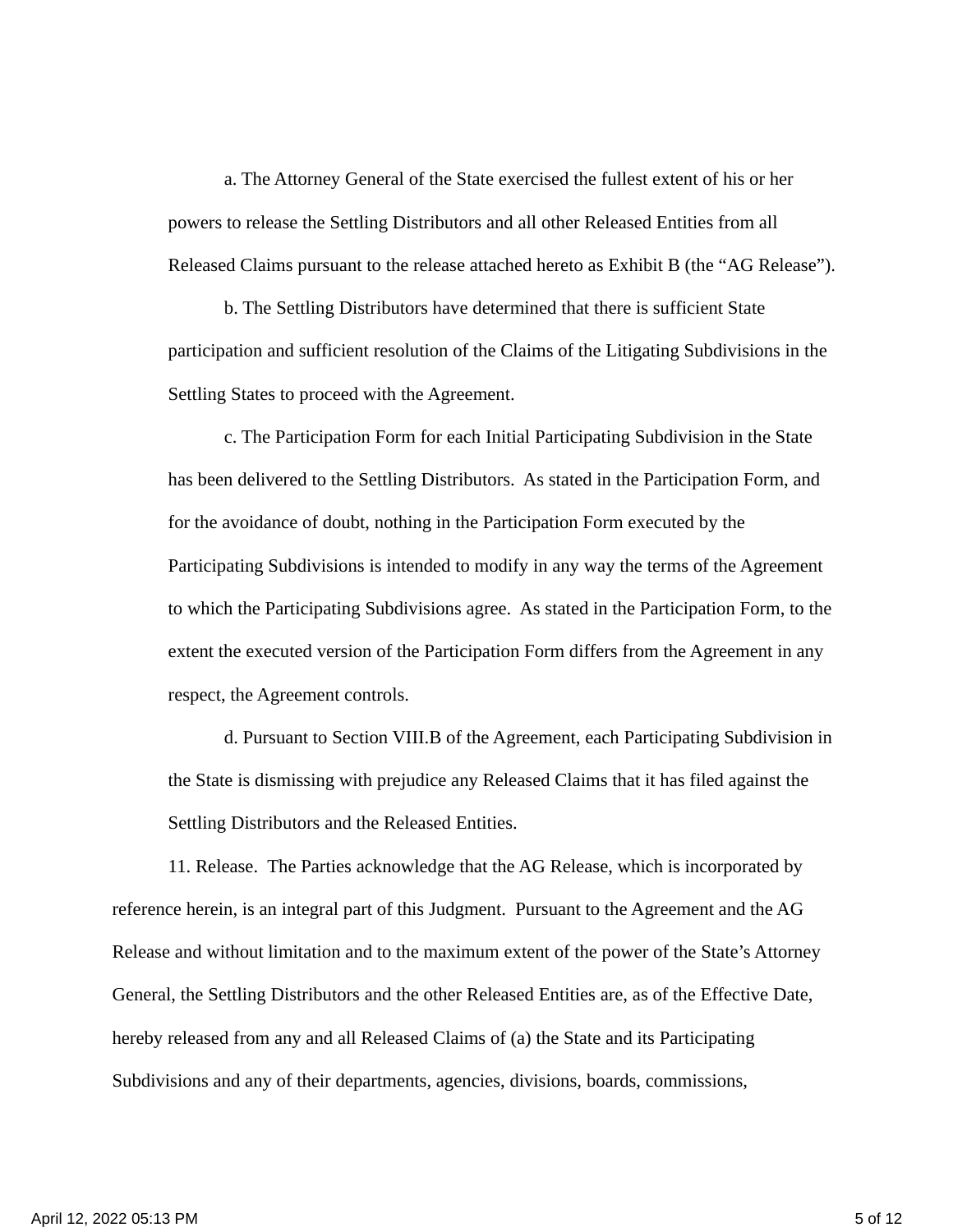Subdivisions, districts, instrumentalities of any kind and attorneys, including the State's Attorney General, and any person in his or her official capacity whether elected or appointed to serve any of the foregoing, and any agency, person, or other entity claiming by or through any of the foregoing, (b) any public entities, public instrumentalities, public educational institutions, unincorporated districts, fire districts, irrigation districts, and other Special Districts in the State, and (c) any person or entity acting in a parens patriae, sovereign, quasi-sovereign, private attorney general, qui tam, taxpayer, or other capacity seeking relief on behalf of or generally applicable to the general public with respect to the State or any Subdivision in the State, whether or not any of them participate in the Agreement. Pursuant to the Agreement and the AG Release and to the maximum extent of the State's power, the Settling Distributors and the other Released Entities are, as of the Effective Date, hereby released from any and all Released Claims of (1) the State, (2) all past and present executive departments, state agencies, divisions, boards, commissions and instrumentalities with the regulatory authority to enforce state and federal controlled substances acts, and (3) any of the State's past and present executive departments, agencies, divisions, boards, commissions and instrumentalities that have the authority to bring Claims related to Covered Conduct seeking money (including abatement and/or remediation) or revocation of a pharmaceutical distribution license. For the purposes of clause (3) above, executive departments, agencies, divisions, boards, commissions, and instrumentalities are those that are under the executive authority or direct control of the State's Governor. Further, the provisions set forth in Section XI of the Agreement are incorporated by reference into this Judgment as if fully set forth herein. The Parties acknowledge, and the Court finds, that those provisions are an integral part of the Agreement and this Judgment, and shall govern the rights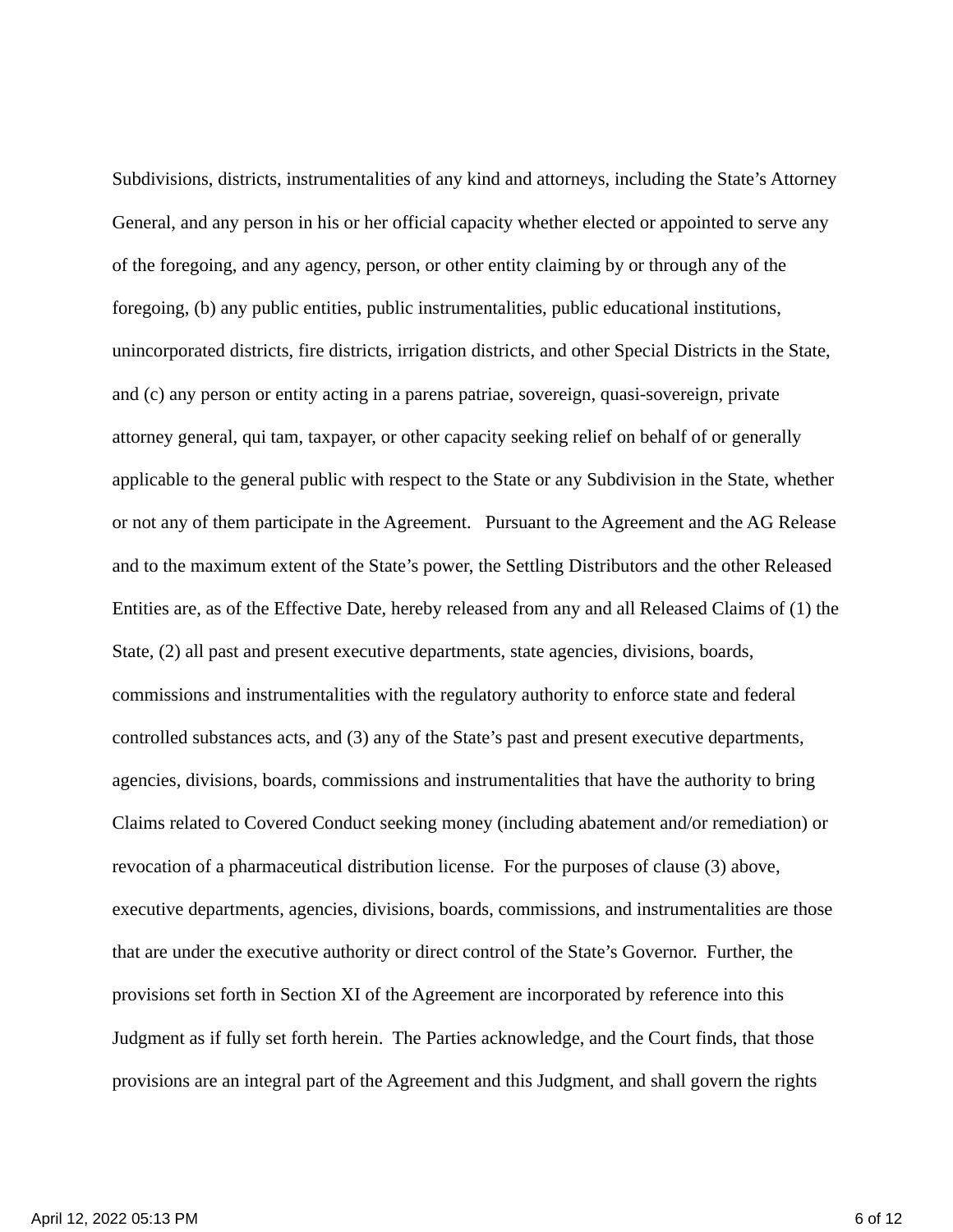and obligations of all participants in the settlement. Any modification of those rights and obligations may be made based only on a writing signed by all affected parties and approved by the Court.

12. Release of Unknown Claims. The State expressly waives, releases, and forever discharges any and all provisions, rights, and benefits conferred by any law of any state or territory of the United States or other jurisdiction, or principle of common law, which is similar, comparable, or equivalent to § 1542 of the California Civil Code, which reads:

General Release; extent. A general release does not extend to claims that the creditor or releasing party does not know or suspect to exist in his or her favor at the time of executing the release that, if known by him or her, would have materially affected his or her settlement with the debtor or released party.

13. The State may hereafter discover facts other than or different from those which it knows, believes, or assumes to be true with respect to the Released Claims, but the State expressly waived and fully, finally, and forever settled, released and discharged, through the Agreement and AG Release, any and all Released Claims that may exist as of the Effective Date but which the State does not know or suspect to exist, whether through ignorance, oversight, error, negligence or through no fault whatsoever, and which, if known, would have materially affected the State's decision to enter into the Agreement.

14. Costs and Fees. The Parties will bear their own costs and attorneys' fees except as otherwise provided in the Agreement.

15. No Admission of Liability. The Settling Distributors are consenting to this Judgment solely for the purpose of effectuating the Agreement, and nothing contained herein may be taken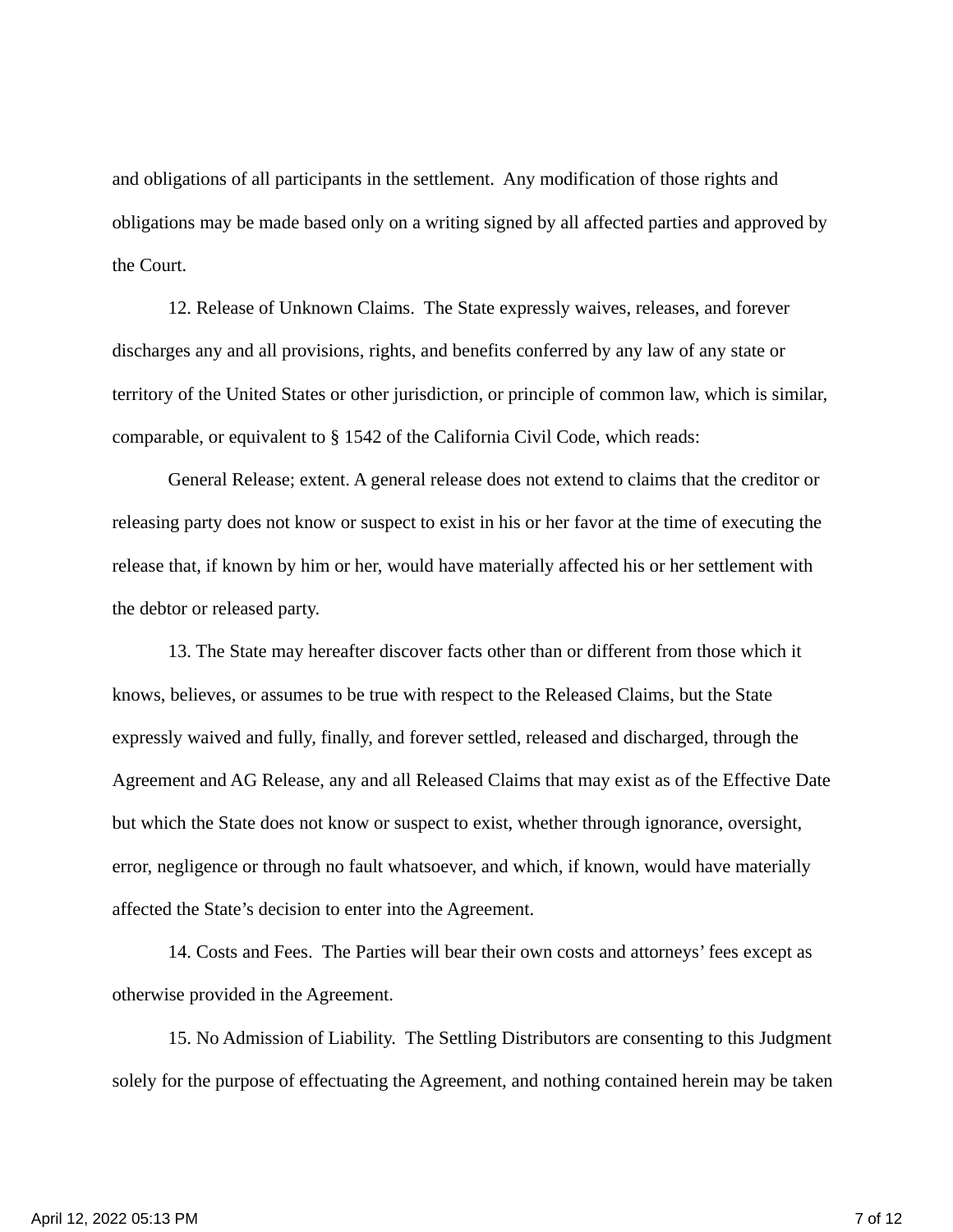as or construed to be an admission or concession of any violation of law, rule, or regulation, or of any other matter of fact or law, or of any liability or wrongdoing, all of which the Settling Distributors expressly deny. None of the Settling Distributors or any other Released Entity admits that it caused or contributed to any public nuisance, and none of the Settling Distributors or any other Released Entity admits any wrongdoing that was or could have been alleged by the State, its Participating Subdivisions, or any other person or entity. No part of this Judgment shall constitute evidence of any liability, fault, or wrongdoing by the Settling Distributors or any other Released Entity. The Parties acknowledge that payments made under the Agreement are not a fine, penalty, or payment in lieu thereof and are properly characterized as described in Section V.F of the Agreement.

16. No Waiver. This Judgment is entered based on the Agreement without trial or adjudication of any contested issue of fact or law or finding of liability of any kind. This Judgment shall not be construed or used as a waiver of any Settling Distributor's right, or any other Released Entity's right, to defend itself from, or make any arguments in, any other regulatory, governmental, private individual, or class claims or suits relating to the subject matter or terms of this Judgment. Notwithstanding the foregoing, the State may enforce the terms of this Judgment as expressly provided in the Agreement.

17. No Private Right of Action. This Judgment is not intended for use by any third party for any purpose, including submission to any court for any purpose, except pursuant to Section VI.A of the Agreement. Except as expressly provided in the Agreement, no portion of the Agreement or this Judgment shall provide any rights to, or be enforceable by, any person or entity that is not a Settling State or Released Entity. The State shall allow Participating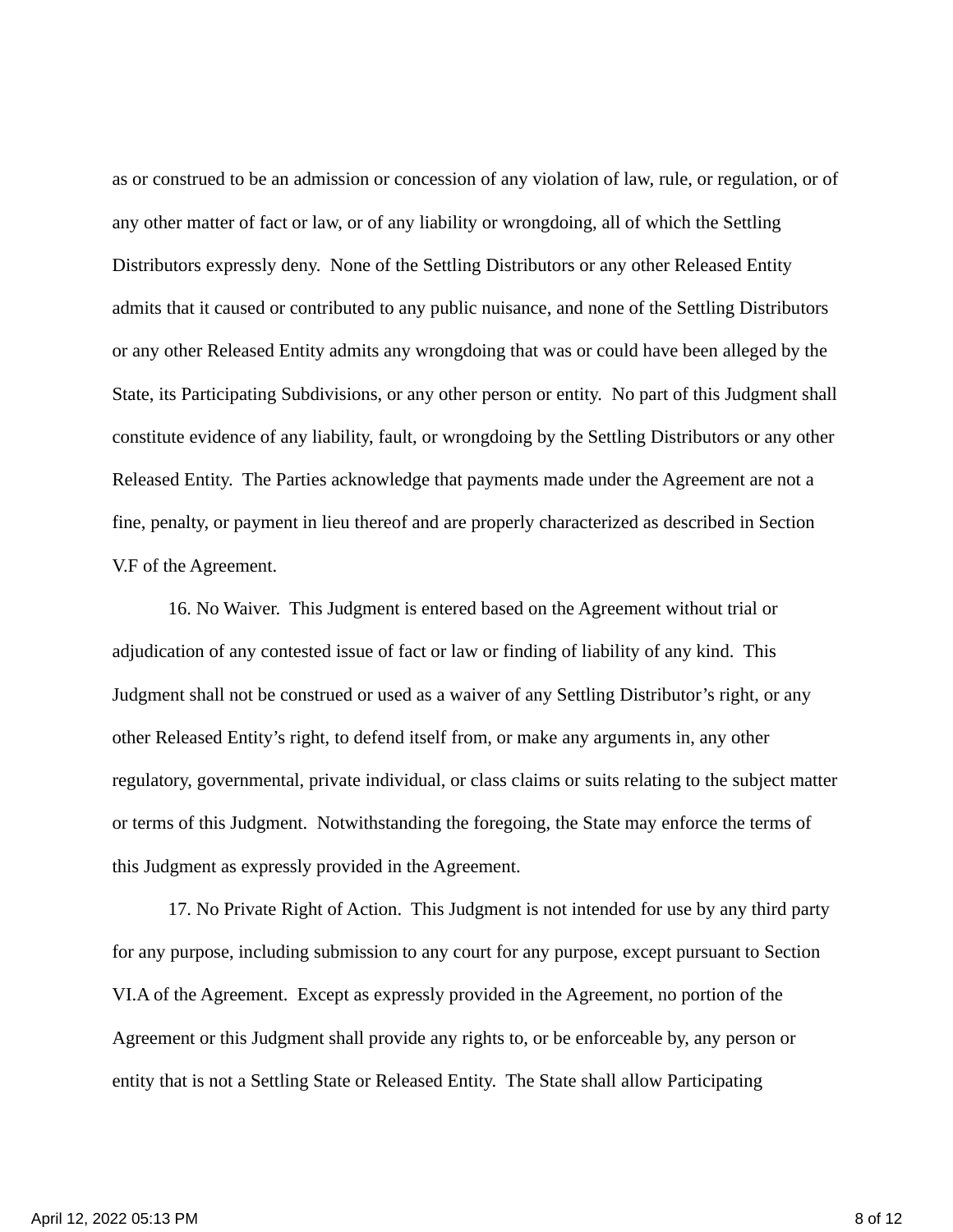Subdivisions in the State to notify it of any perceived violations of the Agreement or this Judgment. No Settling State, including the State, may assign or otherwise convey any right to enforce any provision of the Agreement.

18. Admissibility. It is the intent of the Parties that this Judgment not be admissible in other cases against the Settling Distributors or binding on the Settling Distributors in any respect other than in connection with the enforcement of this Judgment or the Agreement. For the avoidance of doubt, nothing herein shall prohibit a Settling Distributor from entering this Judgment or the Agreement into evidence in any litigation or arbitration concerning (1) a Settling Distributor's right to coverage under an insurance contract or (2) the enforcement of the releases provided for by the Agreement and this Judgment.

19. Preservation of Privilege. Nothing contained in the Agreement or this Judgment, and no act required to be performed pursuant to the Agreement or this Judgment, is intended to constitute, cause, or effect any waiver (in whole or in part) of any attorney-client privilege, work product protection, or common interest/joint defense privilege, and each Party agrees that it shall not make or cause to be made in any forum any assertion to the contrary.

20. Mutual Interpretation. The Parties agree and stipulate that the Agreement was negotiated on an arm's-length basis between parties of equal bargaining power and was drafted jointly by counsel for each Party. Accordingly, the Agreement is incorporated herein by reference and shall be mutually interpreted and not construed in favor of or against any Party, except as expressly provided for in the Agreement.

21. Retention of Jurisdiction. The Court shall retain jurisdiction of the Parties for the limited purpose of the resolution of disputes identified in Section VI.F.1 of the Agreement. The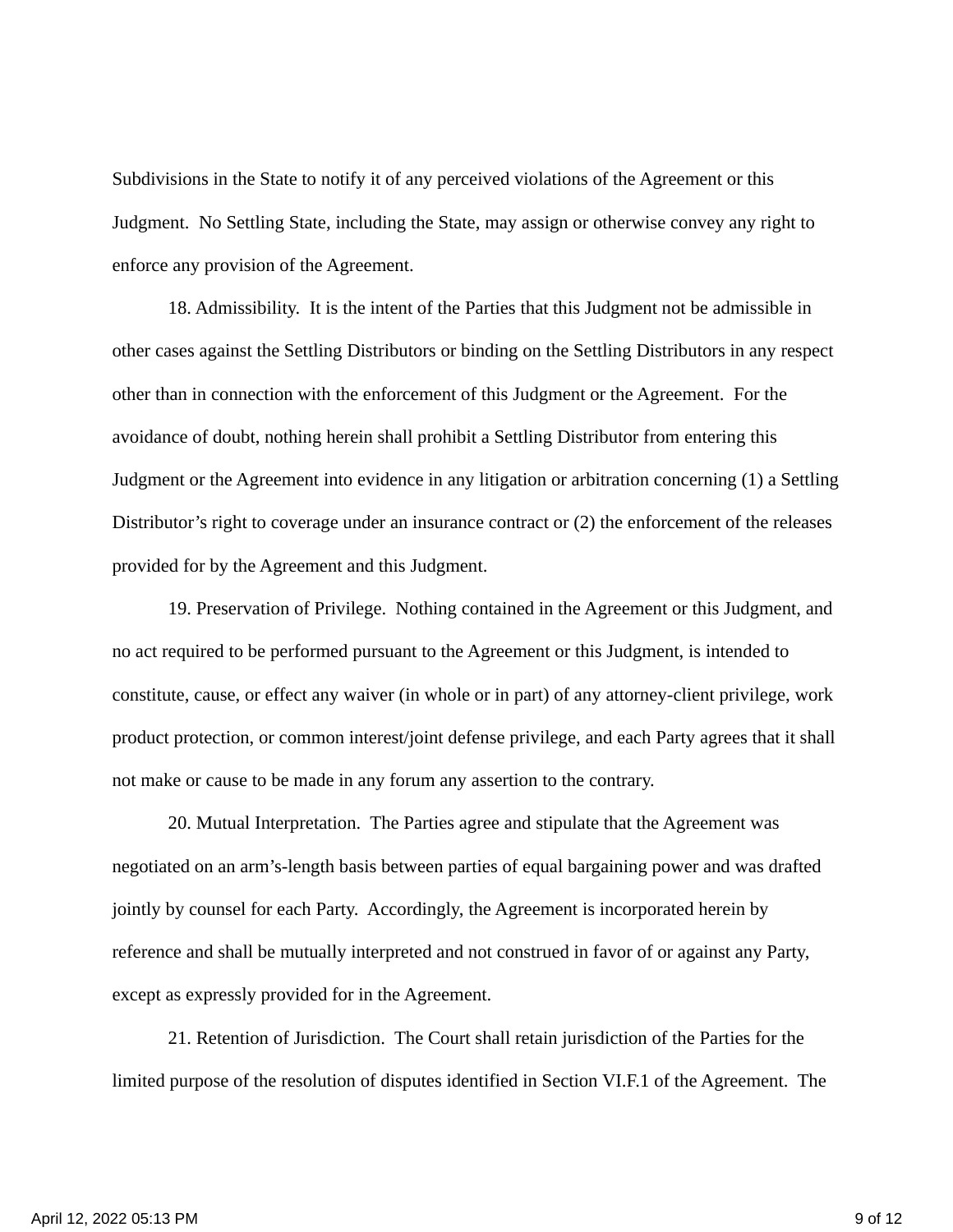Court shall have jurisdiction over Participating Subdivisions in the State for the limited purposes identified in the Agreement.

22. Successors and Assigns. This Judgment is binding on each of the Settling Distributor's successors and assigns.

23. Modification. This Judgment shall not be modified (by the Court, by any other court, or by any other means) without the consent of the State and the Settling Distributors, or as provided for in Section XIV.U of the Agreement.

—END OF CONSENT JUDGMENT—

—COURT SEAL IS AFFIXED ON THE FIRST PAGE OF THIS CONSENT JUDGMENT—

For Plaintiff, the State of Utah:

/s/ Kevin McLean Kevin McLean

Approved as to Form:

For Defendant AmerisourceBergen RAY QUINNEY & NEBEKKER P.C.

 */s/ Kamie F. Brown*  Kamie F. Brown Kristine M. Larsen

*Attorneys for the AmerisourceBergen Defendants*

For Defendant McKesson Corporation MARSHALL OLSON & HULL, PC

BY: /s/ Trevor C. Lang ERIK A. OLSON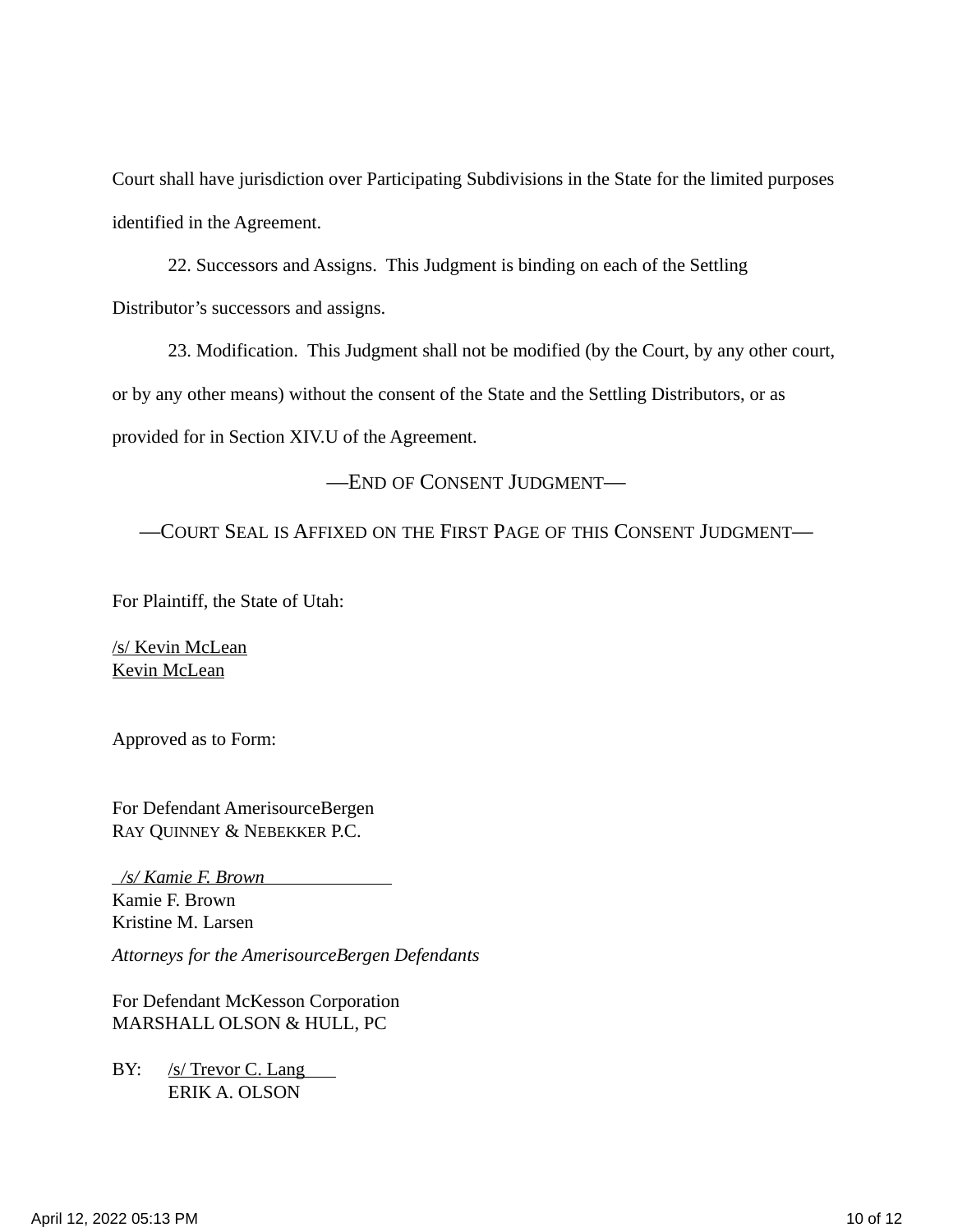## TREVOR C. LANG

For Defendant Cardinal Health, Inc.: STOEL RIVES LLP

BY: /s/ Joshua Gigger JOSHUA GIGGER